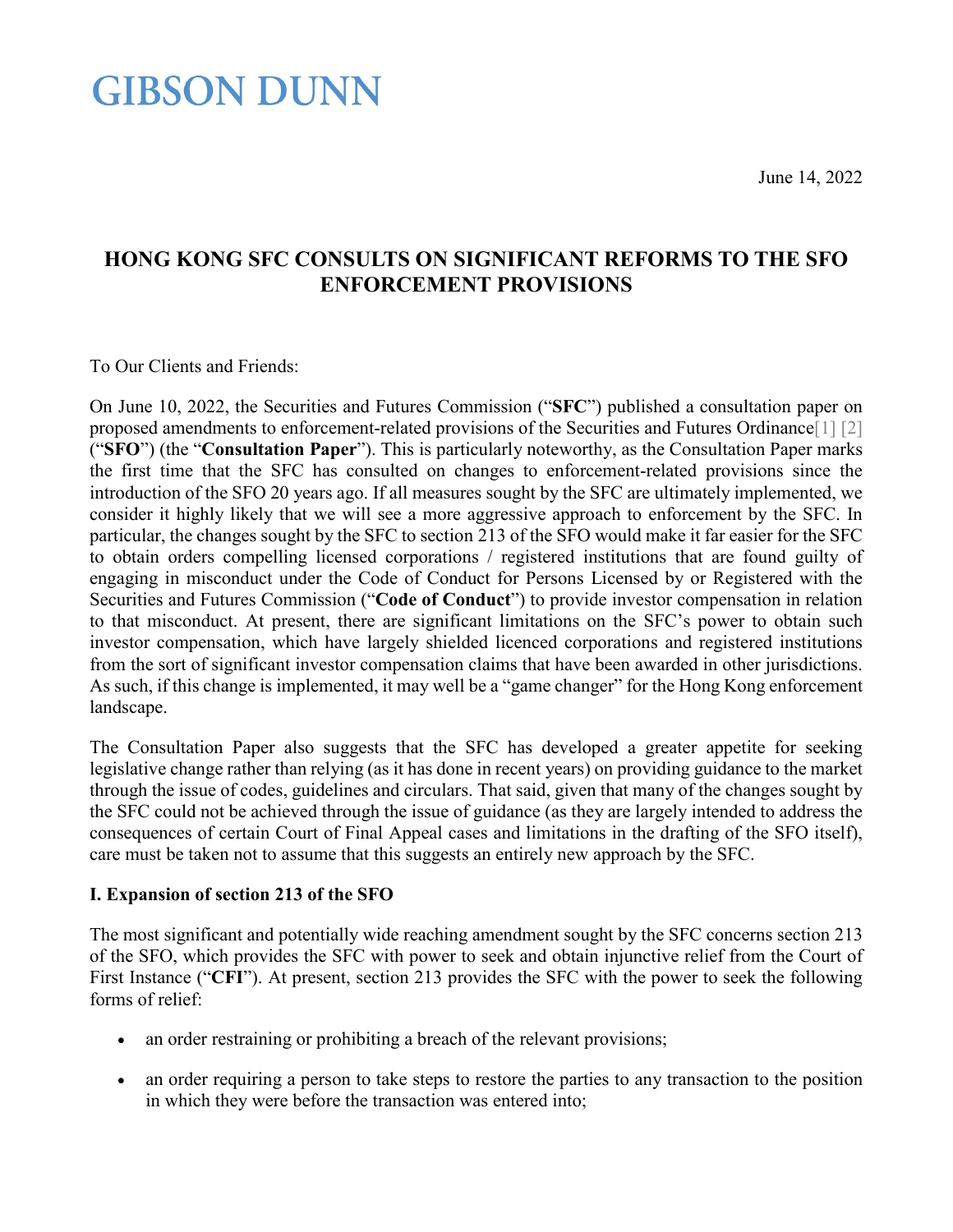- an order restraining or prohibiting a person from dealing in a specified property;
- an order appointing an administrator;
- an order declaring that a contract is void or voidable; and
- an order directing a person to do or refrain from doing any act to ensure compliance with any other court order made.

However, under the current drafting of section 213, the SFC may only seek this relief in order to provide remedies for persons affected by contraventions of another person of certain "relevant provisions" and any notice, requirement, conditions, and terms of any license or registration. "Relevant provisions" is defined comparatively broadly in Schedule 1 of the SFO as including the SFO, its subsidiary legislation and certain provisions of the AMLO, Companies (Winding Up and Miscellaneous Provisions) Ordinance (Cap. 32) and Companies Ordinance (Cap. 622). However, this definition does not include the SFC's codes and guidelines, including most notably the Code of Conduct.

What this means in practice is that at present, as noted by the SFC in its Consultation Paper, the SFC cannot apply for the above orders under s 213 of the SFO when a regulated person has been found by the SFC through its disciplinary processes to be guilty of misconduct or to not be a fit and proper person to remain a regulated person under section 194 or 196 of the SFO, unless the conduct which gave rise to the SFC's finding also constituted a contravention of the "relevant provisions" and any notice, requirement, conditions, and terms of any license or registration. However, in practice, the extent to which the SFC has relied upon the issue of codes, guidelines and circulars to communicate its regulatory expectations to the market in recent years means that it is comparatively rare for the conduct at the centre of the SFC's disciplinary processes to give rise to a contravention of "relevant provisions", as opposed to a breach of said codes, guidelines and circulars.

The SFC has therefore proposed in the Consultation Paper that section 213 be amended to, amongst other matters:

- introduce an additional ground in s 213(1) which would allow the SFC to apply for orders under section 213 where it has exercised any of its powers under sections 194(1), 194(2), 196(1) or 196(2) against a regulated person;
- introduce an additional order in section 213(2) that would allow an order to be made by the CFI to restore the parties to any transaction to the position in which they were before the transaction was entered into, where the SFC has exercised any of its powers under sections 194 or 196 in respect of the regulated person; and
- enable the CFI to make an order under section 213(8) against a regulated person to pay damages where the SFC has exercised any of its disciplinary powers against a regulated person.

The SFC has argued in the Consultation Paper that these changes are necessary to '*give the SFC more effective means to protect investors and the interests of clients of regulated persons*'. We consider that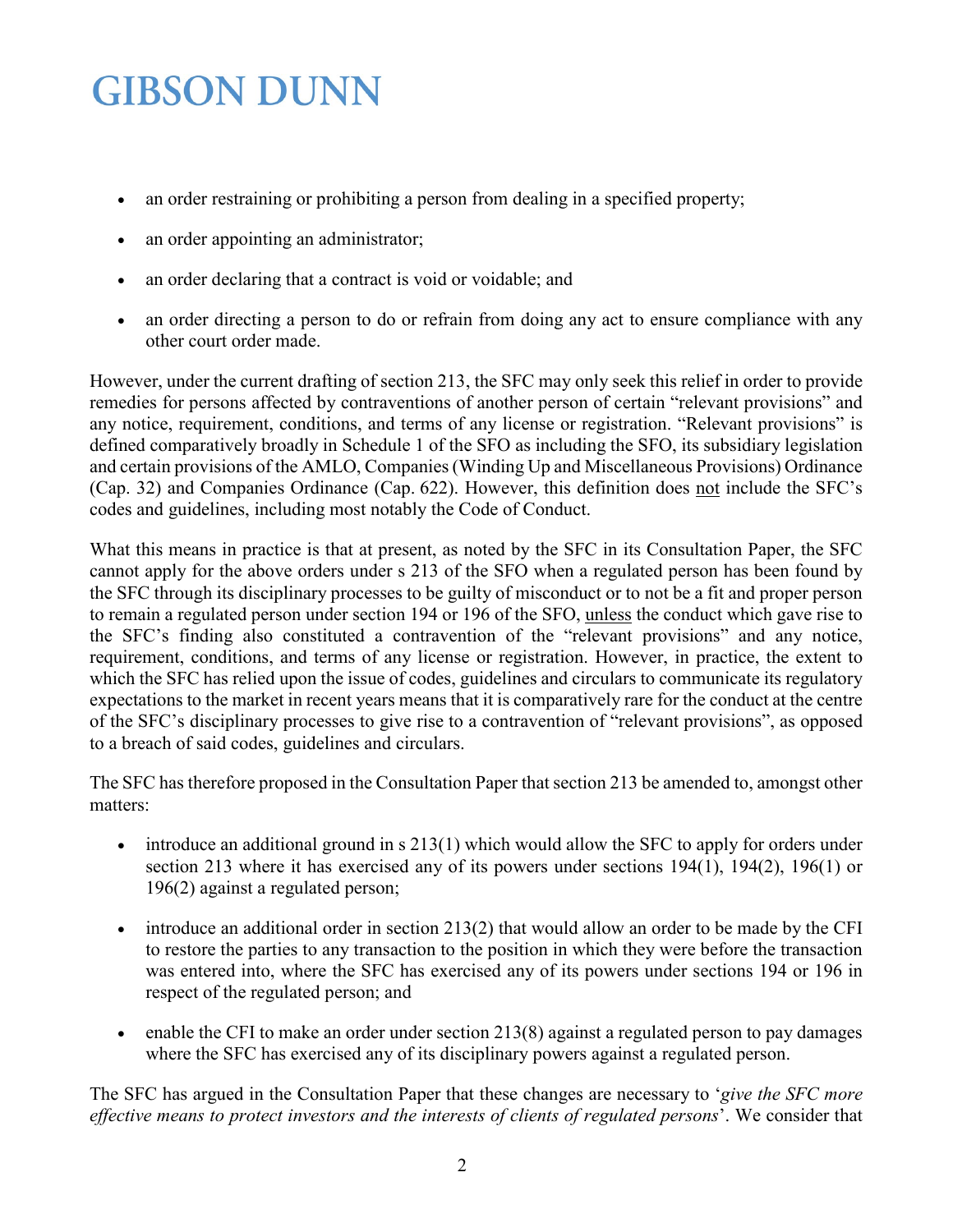if these changes are implemented, these amendments will likely have a significant impact on the enforcement landscape in Hong Kong for several reasons:

- First, as noted above, the SFC's current disciplinary powers in respect of breaches of its codes, guidelines and circulars are comparatively limited, particularly in relation to the implementation of financial penalties. At present, fines are capped at a maximum of HK\$10 million or three times of the profit gained or loss avoided, whichever is the higher. While this methodology has still resulted in the imposition of a range of significant fines in recent years, these fines could pale in significance to the size of potential investor compensation claims that could be made in relation to future cases. We anticipate future investor compensation claims under an amended section 213 will be particularly significant in the context of IPO sponsor misconduct cases, where IPO sponsors have historically often be the last parties left standing after the collapse of a fraudulent listco – or will simply be the party left standing with the deepest pockets. Similarly, misselling / suitability cases would also expose regulated firms to both SFC disciplinary action as well as significant investor compensation orders, compelling the regulated firm to restore the investors in question to the position they would have been in if not for the regulated firm's misconduct.
- Second, the SFC has suggested in the Consultation Paper that the CFI should be able to make an order under section 213(8) against a regulated person to pay damages where the SFC has exercised any of its disciplinary powers against a regulated person. As noted above, the SFC's fining power is currently capped at a maximum of \$10 million or three times of the profit gained or loss avoided, whichever is the higher. Any order to pay damages under the amended section 213(8) would presumably not be subject to the current cap on the SFC's fining powers, meaning that we may also see a significant increase in the penalties imposed on regulated persons by way of damages orders (in addition to investor compensation claims).
- Third, the non-financial disciplinary measures currently available to the SFC are primarily focused on impacting a licensed firm and/or individual's ability to continue to be licensed (e.g. licence revocation and suspension). However, these measures are limited in effectiveness where dealing with individuals or firms that have no desire to continue to be licensed or who are no longer employed in the industry. Allowing the SFC to more easily seek one or more of the wide range of orders available under section 213 in relation to these individuals and firms is likely to increase the effectiveness of sanctions against such persons.

#### **II. Amendment to PI exemption to the s 103 prohibition on the issue of advertisements**

The second change proposed by the SFC concerns section 103 of the SFO. Section 103(1) makes it a criminal offence to issue or be in possession for the purposes of issue an advertisement, invitation or document which, to the person's knowledge, contains an invitation to the public to enter into an agreement to deal in securities or any other structured products, to enter into regulated investment agreements, or to participate in a collective investment scheme, unless authorized by the SFC to do so. Section 103(3) further contains a list of exemptions to the marketing restrictions under s 103, including s 103(3)(k), which provides an exemption from the authorization requirement for advertisements of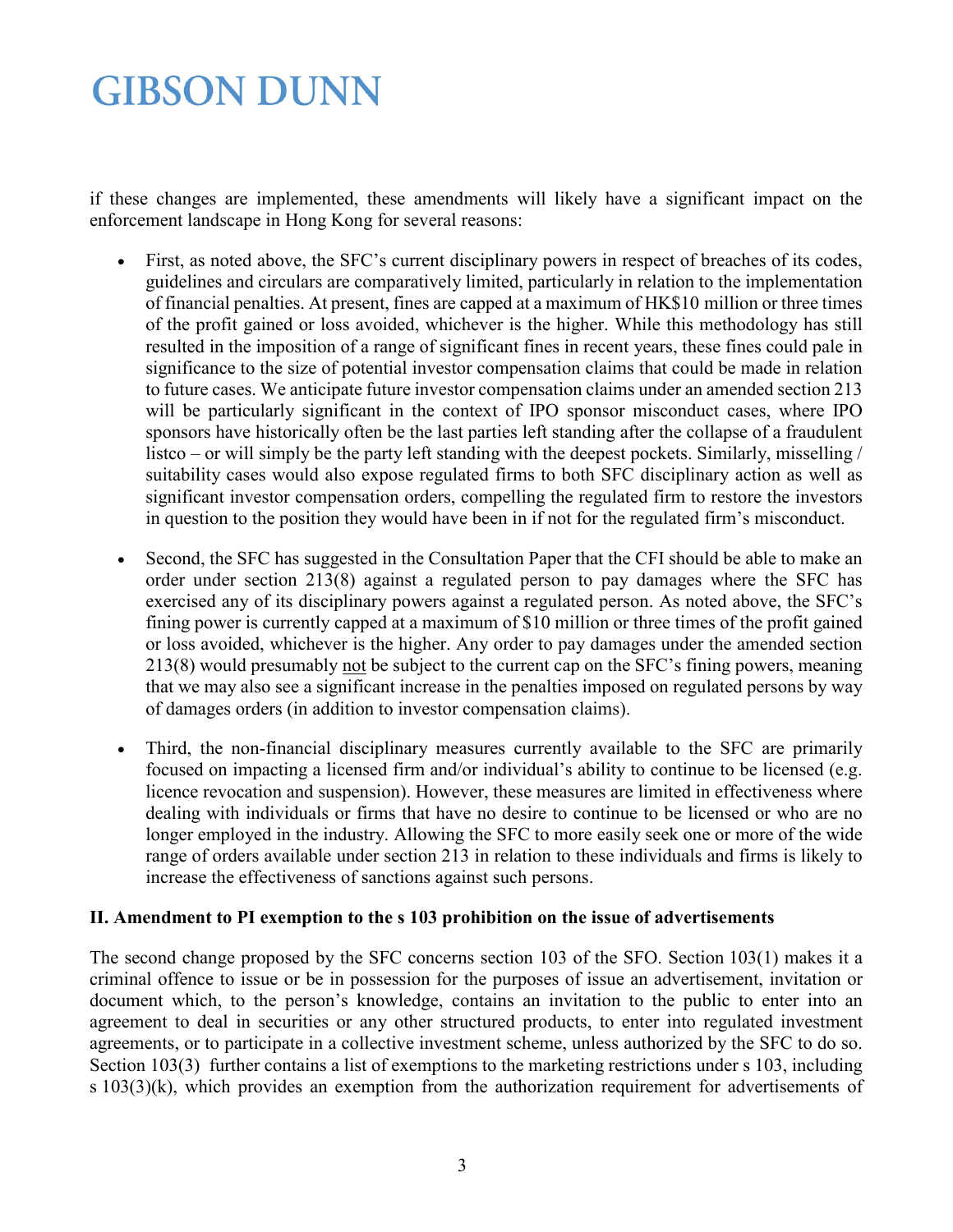offers of investments that are disposed of, or intended to be disposed of, only to professional investors (the "**PI Exemption**").

In its Consultation Paper, the SFC aims to right what it considers to be a "wrong" in the CFA's interpretation of the PI Exemption in the 2015 case of *Pacific Sun Advisors Ltd & Anor v Securities and Futures Commission.*[\[3\]](#page-5-2) In that case:

- The SFC had commenced proceedings against a licensed corporation and its chief executive officer for contravention of section 103(1) in relation to emails sent to all potential investors and publications on the licensed corporation's website marketing the launch of a fund. The advertisements contained disclaimers stating that the materials '*should not be construed as an offer to sell nor a solicitation of any offer to buy shares in any fund'*. The SFC argued that for the PI Exemption to apply to advertising materials, the advertising material itself must make clear that the advertised investment product is or is intended only for PIs, which these emails did not do.
- However, Pacific Sun argued that while the advertisements were issued to the general public, it was sufficient that the fund itself was intended to be sold and had in fact only been sold to PIs, even though this intention was not clearly stated in the advertisements.

The CFA agreed with Pacific Sun in its decision, and found that the PI Exemption did apply in this case.

In the Consultation Paper, the SFC proposes the amendment of  $s$  103(3)(k) to focus on the point in time when the advertising materials are issued, by exempting from the authorisation requirement those advertisements which are issued only to PIs. This would mean that following this amendment, unauthorised advertisements of investment products which are or are intended to be sold only to PIs may only be issued to PIs who have been identified as such in advance by an intermediary through its know-your-client and related procedures, regardless of whether or not such an intention has been stated on the advertisements.

The SFC argues that this amendment is necessary on the basis that the *Pacific Sun* decision has created a situation in which:

- unauthorized advertisements of products unsuitable for retail investors may be issued to the general public even if only intended for sale to PIs, exposing retail investors to offers to invest in risky and unsuitable products; and
- enforcement action may not take place until the sale of a product has taken place in order to determine to whom it has been sold and whether the section 103(3)(k) exemption applies to the advertisement prior to that sale, notwithstanding the fact that section 103(1) clearly only regulates the issue of advertisements rather than the sale of such products. The SFC has noted that this, combined with the fact that a mere intention to sell investment products only to PIs would suffice for an exemption from the authorization regime under section 103(1), '*makes the regime extremely difficult, if not impossible to enforce*', and contradicts the intention and purpose of section 103.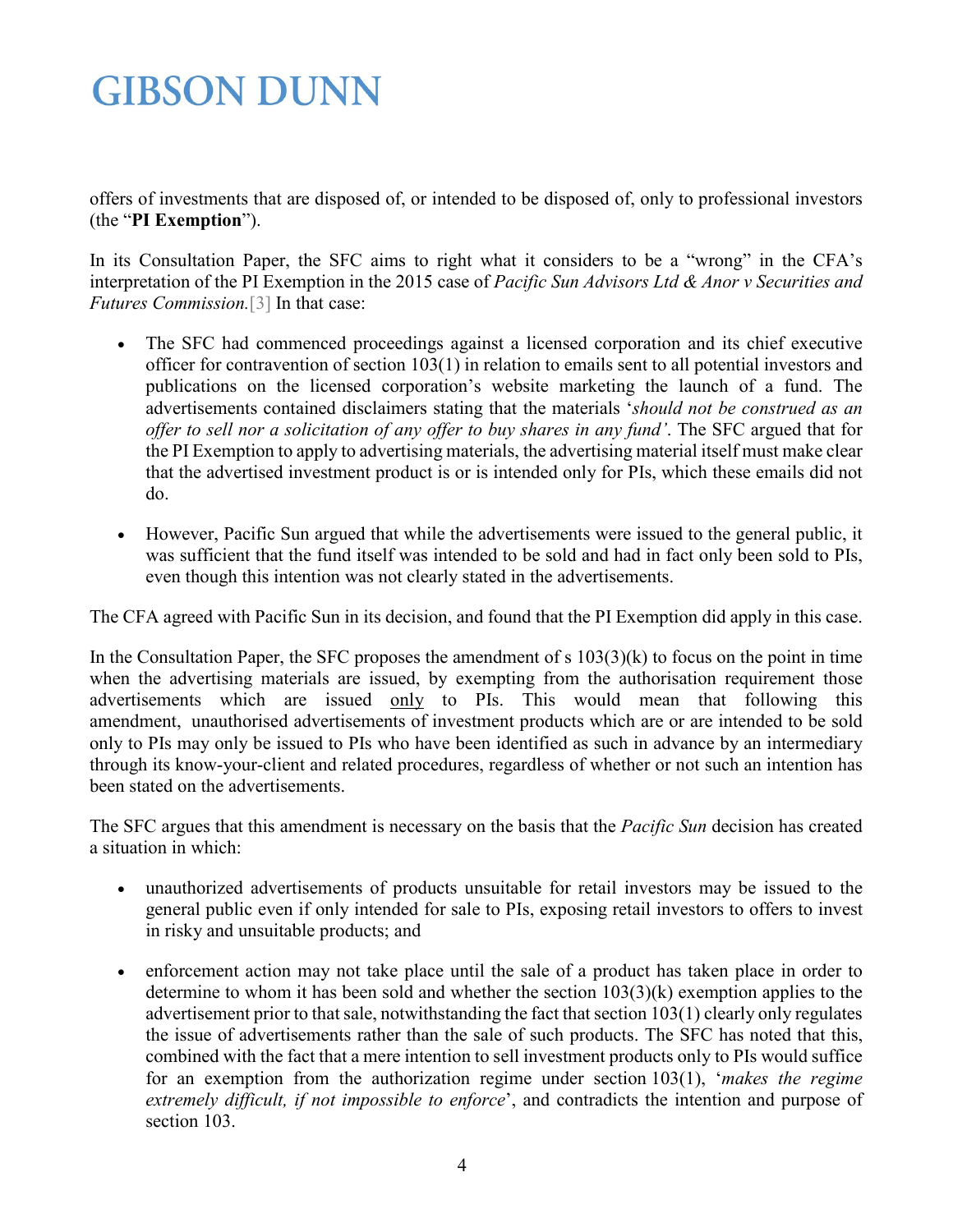#### **III. Amendment to territorial scope of insider dealing provisions**

The final change proposed by the SFC concerns the civil and criminal regimes under sections 270 and 291 of the SFO in respect of insider dealing, both of which currently apply to insider dealing concerning Hong Kong-listed securities or their derivatives, and securities that are dual-listed in Hong Kong and another jurisdiction or their derivatives. However, as noted by the SFC, the current regime leaves a regulatory lacuna with regard to market misconduct or insider dealing:

- committed in Hong Kong with respect to overseas listed securities or their derivatives; and
- committed outside of Hong Kong in respect of Hong Kong listed securities or their derivatives.

The SFC proposes to close this gap in the legislation by extending the scope of the insider dealing provisions in Hong Kong to address insider dealing in Hong Kong with regard to overseas-listed securities or their derivatives, and to address conduct outside of Hong Kong in respect of Hong Kong listed securities or their derivatives. To support this proposal, the SFC has argued in the Consultation Paper that these amendments are necessary in order to ensure that they have the power to tackle crossborder insider dealing and market misconduct in order to preserve the integrity and reputation of Hong Kong's financial industry and market. To support this position, the SFC has cited the case of *Securities and Futures Commission v Young Bik Fung & Ors* as justification[.\[4\]](#page-0-0) In that case, the Hong Kong based defendants dealt in shares of a bank listed on the Taiwan Stock Exchange with insider knowledge. However, the fact that the shares were not listed in Hong Kong meant that the SFC had to rely on section 300 of the SFO to prosecute the defendants. Section 300 criminalizes fraudulent or deceptive acts, practices, schemes, or devices. The difficulty of using section 300 in an insider trading case, however, is that section 300 is designed to cover transactions involving specific persons rather than conduct that impacts the integrity of the financial market as a whole.

The SFC has further cited an example of a matter in which it was unable to take enforcement action against a Hong Kong licensed intermediary who dealt in the securities of an overseas-listed entity ahead of the announcement of a placing exercise, when in possession of inside information released to them by another licensed intermediary based in Hong Kong. This was on the basis that although the acts relating to the offence, except for the mechanics of trading, were committed in Hong Kong and the suspect's conduct appeared to fall within section 300, the SFC did not have sufficient evidence to establish that the suspect had engaged in any fraudulent or deceptive acts in the relevant transactions, and therefore no action could be taken under section 300.

Finally, the SFC has also noted that the insider dealing laws of comparable common law jurisdictions such as Australia, Singapore and the UK govern both overseas conduct relating to securities of local issuers as well as local conduct relating to securities of overseas issuers, and that as such it is important to ensure that the SFO is aligned with those of other major common law jurisdictions and the other market misconduct provisions of the SFO. In particular, the SFC has noted that following the launch of Stock Connect, the proposed amendments would strengthen the SFC's regulatory powers in tackling insider dealing conducted in Hong Kong involving A-shares listed in mainland China. While not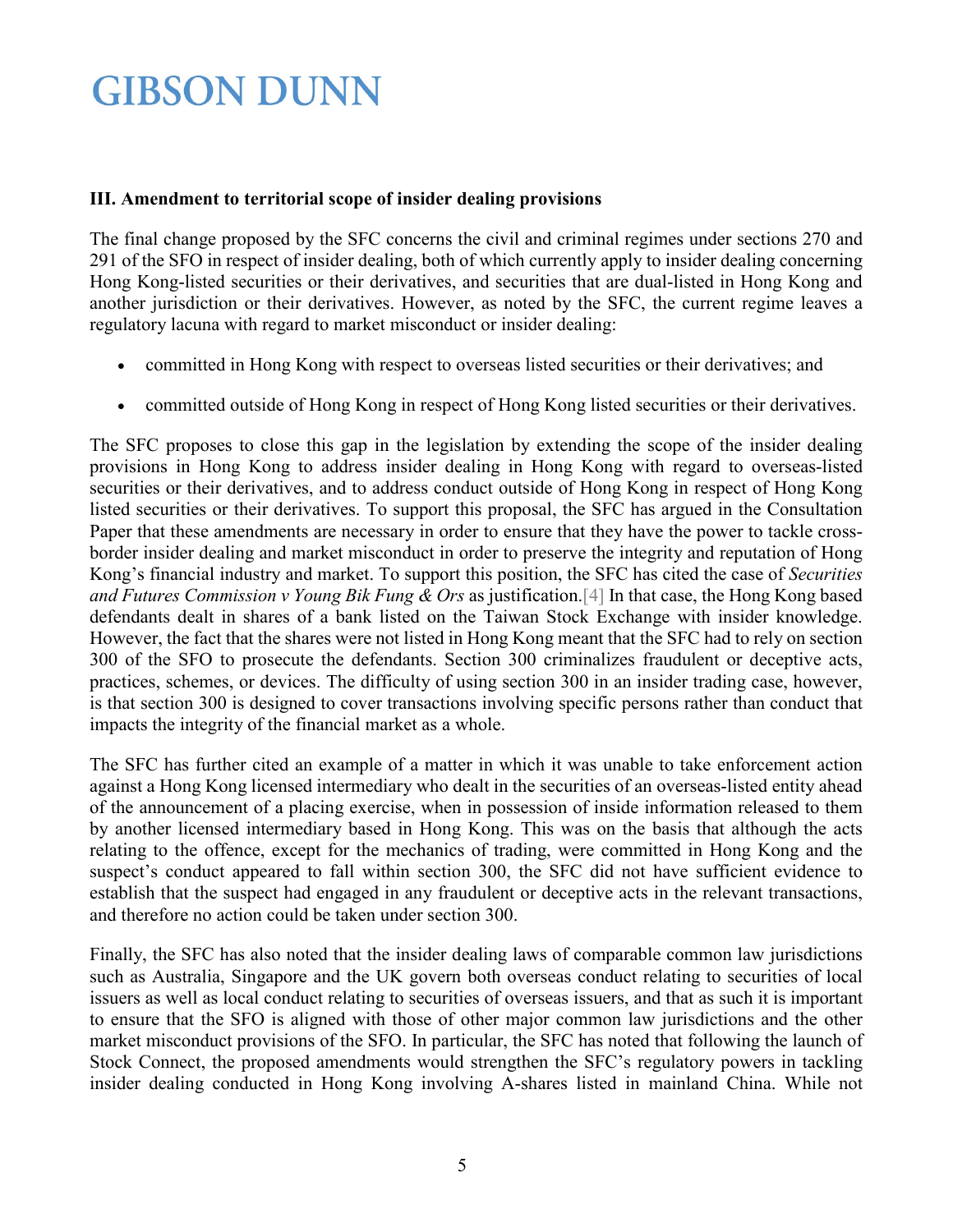expressly noted by the SFC, the reverse is presumably also true and that this would strengthen the SFC's powers to tackle insider dealing in mainland China in relation to Hong Kong listed securities.

#### **IV. Conclusion**

<span id="page-5-0"></span>\_\_\_\_\_\_\_\_\_\_\_\_\_\_\_\_\_\_\_\_\_\_\_\_\_

The Consultation Paper proposes important changes to the SFC's enforcement regimes. If such changes are passed into legislation, they may have a significant impact on the enforcement landscape in Hong Kong. Interested parties are encouraged to submit written comments in response to the proposed amendments prior to the close of the consultation period on August 12, 2022.

[1] *Consultation Paper on Proposed Amendments to Enforcement-related Provisions of the Securities and Futures Ordinance* (June 10, 2022), published by the Securities and Futures Commission, available at:<https://apps.sfc.hk/edistributionWeb/gateway/EN/consultation/doc?refNo=21CP3>

<span id="page-5-1"></span>[2] *Securities and Futures Ordinance* (Cap. 571), available at [https://www.elegislation.gov.hk/hk/cap571?xpid=ID\\_1438403472945\\_001](https://www.elegislation.gov.hk/hk/cap571?xpid=ID_1438403472945_001)

<span id="page-5-2"></span>[3] *Pacific Sun Advisors Ltd & Anor v Securities and Futures Commission* [2015] 2 HKC, available at:

[https://legalref.judiciary.hk/lrs/common/search/search\\_result\\_detail\\_frame.jsp?DIS=97598&QS=%2B](https://legalref.judiciary.hk/lrs/common/search/search_result_detail_frame.jsp?DIS=97598&QS=%2B&TP=JU) [&TP=JU](https://legalref.judiciary.hk/lrs/common/search/search_result_detail_frame.jsp?DIS=97598&QS=%2B&TP=JU)

[4] *Securities and Futures Commission v Young Bik Fung & Ors* [2019] HKC 254, available at [https://legalref.judiciary.hk/lrs/common/search/search\\_result\\_detail\\_frame.jsp?DIS=112192&QS=%2](https://legalref.judiciary.hk/lrs/common/search/search_result_detail_frame.jsp?DIS=112192&QS=%2B&TP=JU) [B&TP=JU](https://legalref.judiciary.hk/lrs/common/search/search_result_detail_frame.jsp?DIS=112192&QS=%2B&TP=JU)

#### 时间形成 医前角

*The following Gibson Dunn lawyers prepared this client alert: William Hallatt, Emily Rumble, and Jane Lu.*

*Gibson Dunn's lawyers are available to assist in addressing any questions you may have regarding these developments. If you wish to discuss any of the matters set out above, please contact any member of Gibson Dunn's [Global Financial Regulatory](https://www.gibsondunn.com/practice/global-financial-regulatory/) team, including the following members in Hong Kong:*

> *[William R. Hallatt](https://www.gibsondunn.com/lawyer/hallatt-william-r/) (+852 2214 3836, [whallatt@gibsondunn.com\)](mailto:whallatt@gibsondunn.com) [Emily Rumble](https://www.gibsondunn.com/lawyer/rumble-emily/) (+852 2214 3839, [erumble@gibsondunn.com\)](mailto:erumble@gibsondunn.com) [Arnold Pun](https://www.gibsondunn.com/lawyer/pun-arnold/) (+852 2214 3838, [apun@gibsondunn.com\)](mailto:apun@gibsondunn.com) [Becky Chung](https://www.gibsondunn.com/lawyer/chung-becky/) (+852 2214 3837, [bchung@gibsondunn.com\)](mailto:bchung@gibsondunn.com)*

*© 2022 Gibson, Dunn & Crutcher LLP*